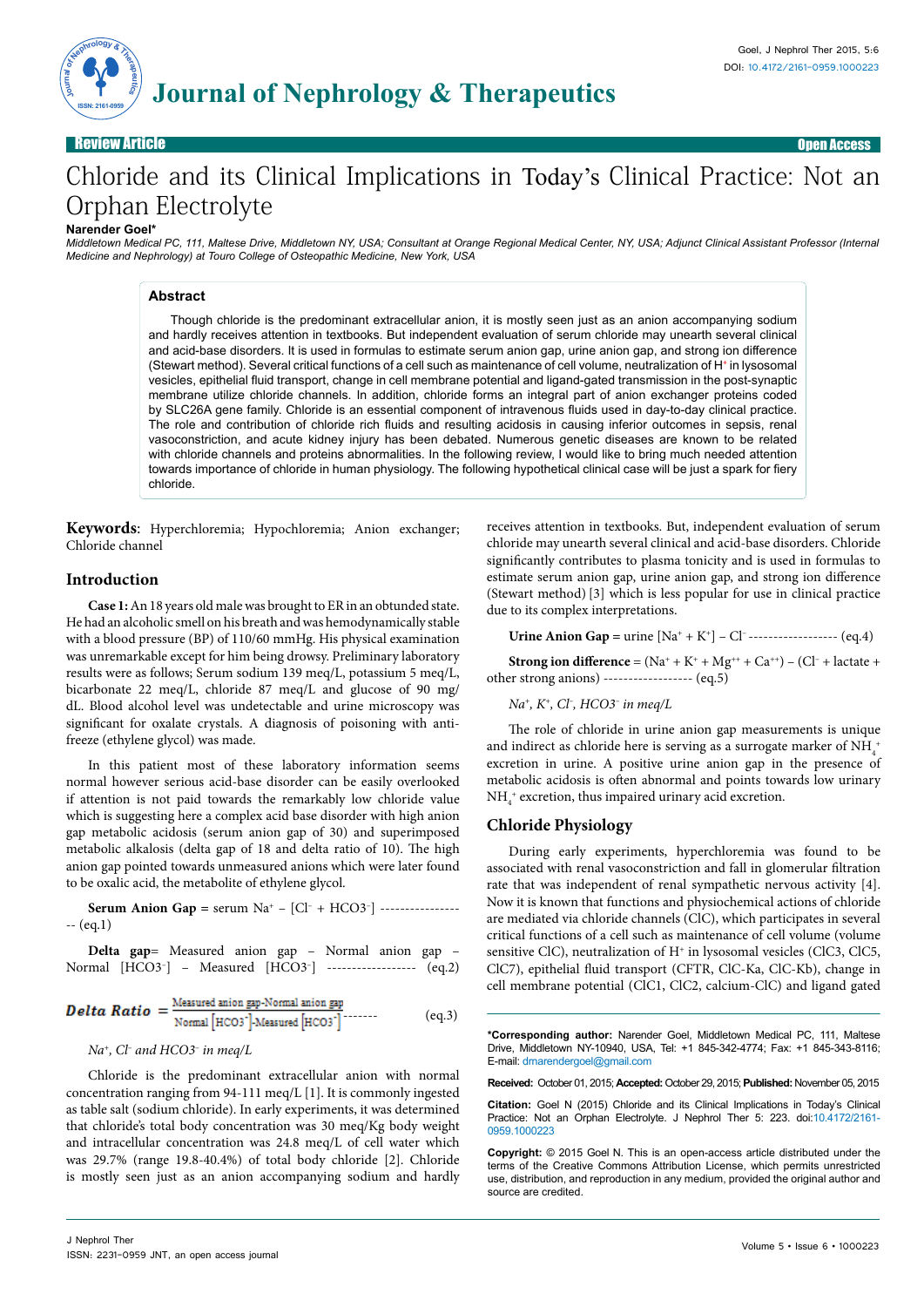transmission in the post-synaptic membrane (GABA and glycine channels) [5-7]. In the mouse models, function of aquaporin-6 is also shown to involve chloride transport [7]. Macula densa cells perform their crucial function of tubuloglomerular feedback by sensing chloride concentration in tubular fluid [8]. Chloride also forms an integral part of SLC26A anion exchanger protein. Chloride is also an essential component of intravenous fluids used in day-to-day clinical practice and it concentration in different replacement fluids (mmol/L) is as follows [1]:

4% Albumin= 128; Normal saline (0.9%) = 154, Half normal saline (0.45%) = 77, Ringers lactate= 111, PlasmaLyte= 98, Hydroxyethyl starch= range 110-154

Finally, the role and contribution of chloride rich fluids and resulting acidosis in causing inferior outcomes in sepsis [3], renal vasoconstriction [3] and acute kidney injury [9] has been debated [3].

#### **Handling of chloride by the kidneys**

Approximately 21000 meq of chloride is filtered everyday of which >99% is absorbed (55% in proximal tubule, 25-35% in thick ascending loop (TAL) of Henle and rest in distal tubule) and only 100-250 meq is excreted every day [10]. Once in proximal tubular lumen, chloride is reabsorbed actively via anion exchanger [SLC26A6] (chloride-formate, chloride-hydroxyl, chloride-oxalate exchanger) on luminal side and leave the cells via K<sup>+</sup>Cl<sup>-</sup> co-transporter and chloride selective channels [10]. Chloride is also reabsorbed passively across tight junctions in proximal tubule [10]. In the proximal tubule, ClC5 (H+/Cl– antiporter) helps to secretes H<sup>+</sup> into endosomes and maintain low pH that is necessary for protein degradation [5-7].

In TAL, chloride is reabsorbed via luminal Na-K-2Cl cotransporter and leaves the cell via ClC-Ka channel co-localized with Barttin protein. Furosemide that is a loop diuretic, works on TAL via competing for binding to chloride site on the Na-K-2Cl cotransporter. Reabsorption of sodium chloride in TAL is essential for generation of medullary osmotic gradient, a pre-requisite for excreting concentrated urine.

Once tubular fluid reaches macula densa, its activity is modulated by chloride concentration such that low chloride concentration activates macula densa cells and thereby stimulates renin release. In distal convoluted tubule, chloride is actively reabsorbed via luminal Na-Cl cotransporter and leaves the cell via basolateral chloride channel [11]. Chloride may be absorbed by paracellular route as well. WNKs (with no lysine [K]) are the unique serine/threonine kinases and recently known to regulate activity of Na-Cl cotransporter in distal tubule. Thiazide diuretics which work in distal tubule acts by blocking Na-Cl cotransporter activity.

In the collecting tubule, principal cell absorbs sodium via epithelial sodium channel (ENaC) and creates electronegative lumen that stimulates paracellular chloride reabsorption, which if increased significantly, may impair potassium and proton secretion due to loss of electrochemical gradient. Type A intercalated cell has basolateral Cl<sup>-</sup>-HCO<sub>3</sub><sup>-</sup> exchanger (SLC4A1) which extrudes HCO<sub>3</sub><sup>-</sup> outside the cell in exchange for in-coming chloride ion, whereas type B intercalated cell has Cl<sup>-</sup>-HCO<sub>3</sub><sup>-</sup> exchanger (SLC26A4) [3,6] also known as Pendrin, located at luminal side which secretes  $\mathrm{HCO}_{3}^{-1}$  into the tubular lumen in exchange for chloride [11]. These are the crucial transporters involved in distal tubular proton excretion.

Beside kidneys, ClC-Ka and CLC-Kb in the stria vascularis in the inner ear are involved in chloride recycling and their mutation leads to congenital deafness [5,6]. Also,  $Cl$ - $HCO<sub>3</sub>^-$  exchanger (band-3 or

anion exchanger-1) plays crucial role in red blood cells in maintaining electro-neutrality [11]. Another unique chloride channel is cystic fibrosis transmembrane conductance regulator (CFTR) that is a located in [apical membrane of](https://en.wikipedia.org/wiki/Membrane_protein) epithelia and involved in transepithelial salt transport, fluid flow, and ion concentration [12]. Parchorin is a recently discovered intracellular chloride channel in water secreting cells such as salivary glands, lachrymal glands, pancreas, cochlea and kidneys whereby it plays a critical role in water secretion by regulation of chloride transport. Prestin is another SLC25A5 gene encoded chloride/ bicarbonate anion exchanger protein and present on outer hair cells of cochlea [13].

#### **Causes of chloride disorders**

**Hypochloremia**: Low serum chloride is often associated with metabolic alkalosis that could be due to volume loss from gastric content as gastric fluid is rich in chloride  $(Cl^-)$  along with proton  $(H^+)$ both of which together forms hydrochloric acid [3] or from kidneys such as due to diuretics or salt wasting nephropathies (Bartter and Gitelman Syndrome) [14].

In these cases, chloride depletion also plays a crucial role in maintaining metabolic alkalosis. Decreased delivery of chloride to the macula densa stimulates renin release which activates angiotensin and aldosterone and thereby promotes proton excretion in the distal tubule. The lower chloride concentration in the tubular lumen also impairs activity of luminal Cl<sup>-</sup>-HCO<sub>3</sub><sup>-</sup> exchanger in type B intercalated cell and leads to reduced excretion of  $\mathrm{HCO}_3^-$ , exacerbating metabolic alkalosis further.

Hypochloremia and metabolic alkalosis may be associated with volume overload conditions such as edema, congestive heart failure, nephrotic syndrome and mineralocorticoid excess [14]. Finally, hypochloremia also often accompanies hyponatremia [3]. Additionally, a case series of 3 patients has been reported whereby hypochloremia and hyponatremia was the initial presentation of cystic fibrosis [15].

As seen in case 1, hypochloremia in the presence of seemingly normal other electrolytes points towards complex acid base disorders such as high anion gap metabolic acidosis and superimposed metabolic alkalosis.

**Hyperchloremia**: Serum chloride level is usually elevated in inorganic metabolic acidosis and signifies normal-anion gap metabolic acidosis (NAGMA). Differential of NAGMA often includes an inability of the kidneys to excrete an acid load into the urine (renal tubular acidosis) or gastrointestinal loss of bicarbonate due to diarrhea, ureteroenteric fistula or pancreato-duodenal fistula, which can be easily differentiated measuring urine anion gap (eq. 4) which is positive in renal tubular acidosis due to impaired NH4+ excretion. Other causes of NAGMA may include hyper-alimentation, intravenous infusion of chloride rich fluid such as 0.9% normal saline, medications such as carbonic anhydrase inhibitors, ENaC blockers (triamterene, amiloride) or poisoning with toluene, isopropyl alcohol, and salicylates.

Hypernatremia due to dehydration or diabetes insipidus is also often accompanied with elevated chloride level [3]. Spuriously elevated chloride level may be seen in toxicity with salicylic acid [16] and bromide [17] to the extent that the anion gap may be erroneously reported to have a greatly negative value.

**Genetic diseases associated with chloride channels and exchangers**: Numerous genetic diseases as mentioned briefly below are known to be related with chloride channels and proteins abnormalities.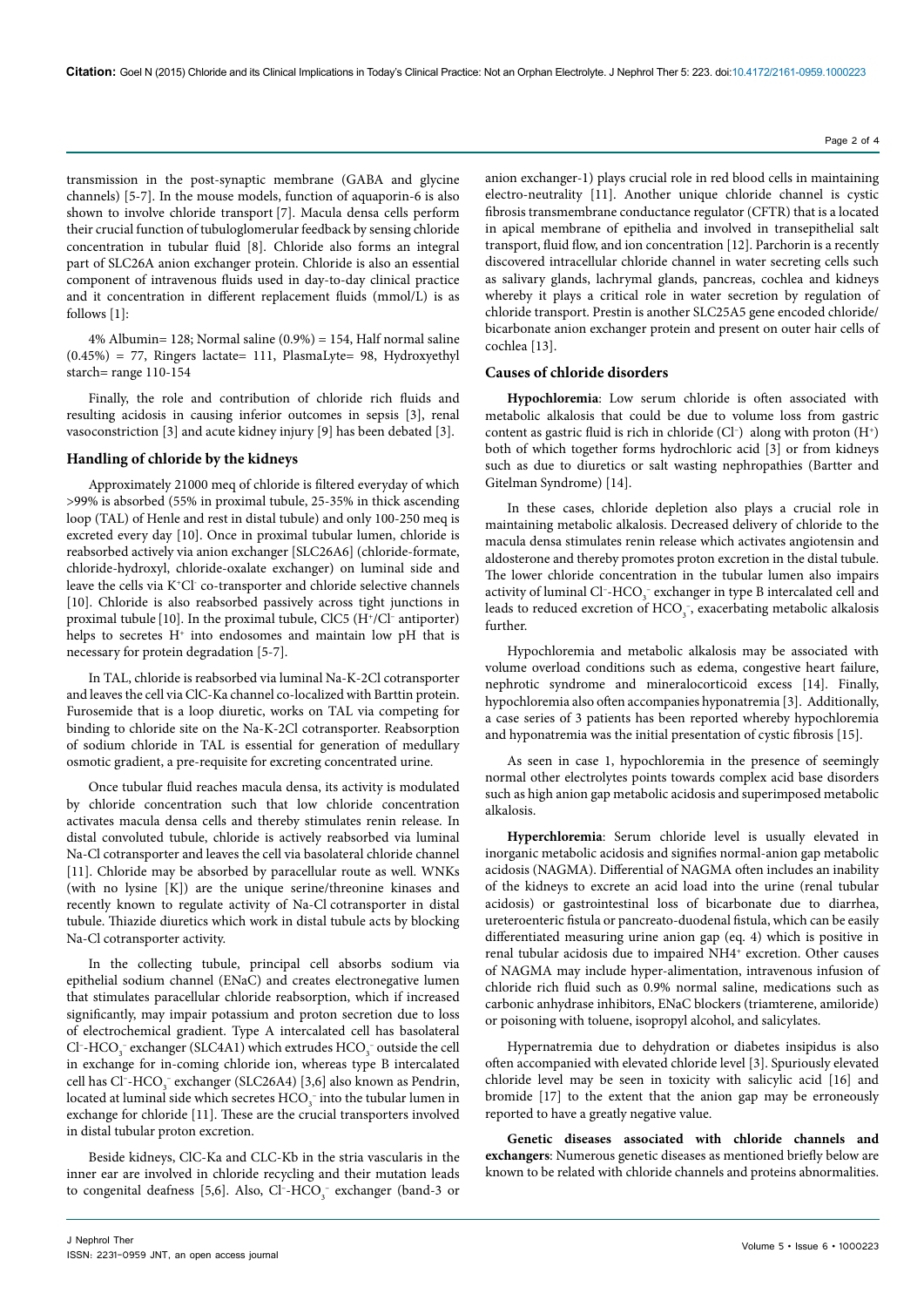**Citation:** Goel N (2015) Chloride and its Clinical Implications in Today's Clinical Practice: Not an Orphan Electrolyte. J Nephrol Ther 5: 223. doi:10.4172/2161-0959.1000223

**Bartter Syndrome**: It is a salt wasting nephropathy and an autosomal recessive disorder. It is characterized by hypokalemia, metabolic alkalosis, hypochloremia, polyuria and hypercalciuria. Bartter syndrome type I that commonly presents during early life, is due to mutations in SLC12A1 gene that leads to defective Na-K-2Cl cotransporter. Bartter syndrome type III has mutation in CLCNKB gene and ClC-Kb channel [6,7]. Bartter syndrome Type IV has mutation in Barttin which is a β-subunit of ClC-Ka and ClC-Kb channels which is also associated with sensorineural deafness (Bartter with sensorineural deafness). Bartter syndrome type II is caused by mutation in luminal potassium channel, ROMK (renal outer medullary potassium). It leads to impaired recycling of cellular potassium into the tubular lumen, thus inhibiting luminal Na-K-2Cl cotransporter [18].

**Gitelman Syndrome**: It is also a salt wasting nephropathy, but milder form as compared to Bartter syndrome and is an autosomal recessive disorder caused by mutation in SLC12A3 gene and distal tubular Na-Cl cotransporter. It is also characterized by hypokalemia, metabolic alkalosis, hypochloremia, polyuria, but hypocalciuria and tends to present later in life [18].

**Gordon Syndrome**: Also known as familial hyperkalemic hypertension or pseudohypoaldosteronism type 2, it has activating mutation in WNK 1 and inactivating mutation in WKN4 (autosomal dominant) protein that leads to over activity of distal tubular luminal Na-Cl cotransporter activity. It is clinically characterized by severe form of low renin and low aldosterone hypertension, hyperkalemia, and hyperchloremic metabolic acidosis [19].

**Dent disease**: It is an X-linked recessive disorder due to inactivating mutation in ClC5 channel (H+Cl– antiporter) [5-7] which causes impaired protein degradation in the proximal tubule and leads to proximal tubular dysfunction, hypercalciuria, proteinuria, rickets or osteomalacia, nephrocalcinosis and chronic kidney disease [5].

**Osteopetrosis**: Also known as Marble Bone Disease, it has mutation in CLC7 in osteoclasts endosomes and leads to disease due to inability to maintain low pH intracellularly [5]. It can have heterogeneous presentation and involve growth disorder, bone, hematopoietic and neurological abnormalities [20].

**Polycystic kidney disease**: PCKD is an autosomal dominant disease that is caused by mutation in PKD1 and PKD 2 gene and may mediate via c-AMP dependent chloride secretion in to cysts [7]. It is clinically characterized by development of multiple cysts in each kidney and chronic kidney disease and other extra-renal manifestations such as arterial aneurysms and extra-renal cysts.

**Renal tubular acidosis** (distal): It is predominantly an autosomal dominant mutation in AE1 gene and basolateral anion exchanger Cl– -  $HCO_3^-$  in the distal tubule. Some autosomal recessive forms are also described and rare association with hemolytic anemia is also noted. It is clinically characterized by impaired urinary acidification, non-anion gap hyperchloremic metabolic acidosis, hypokalemia, hypercalciuria, nephrocalcinosis, nephrolithiasis, bone demineralization, and growth retardation [21].

Pendred syndrome: It is an autosomal recessive involving mutation in Pendrin (SLC26A4/PDS gene) and clinically characterized by bilateral sensorineural hearing loss and goiter. Pendrin is an anion exchanger antiporter protein and function as iodide/chloride exchanger in thyroid follicular cells, whereby it help in secreting iodide in colloids,

a necessary step for synthesis of thyroid hormones. Pendrin is also expressed in in the inner ear and plays crucial role in homeostasis of endolymph, the fluid bathing neurosensory hair cells [22].

**Cystic Fibrosis**: It is an autosomal recessive disorder due to mutation in CFTR [5,6,12], a unique chloride channel and clinically characterized by growth impairment, infertility, pancreatic insufficiency, recurrent lung infections, elevated concentration of chloride in sweat and malabsorption.

Since chloride forms an integral part of anion exchanger proteins coded by SLC26 gene, various other genetic diseases in association with abnormal chloride exchangers have been identified. These include diastrophic dysplasia (mutations in the SLC26A2 gene), congenital chloride diarrhea (mutations in the SLC26A3 gene) and deafness (mutations in the SLC26A5 (prestin) gene) [23].

## **Clinical Approach**

Symptoms related to derangement in chloride level usually depend upon underlying cause and hence treatment also widely varies.

**Hypochloremia:** The initial diagnostic step in patients with hypochloremia and metabolic alkalosis is to assess urinary chloride which if <20 meq/L suggest hypovolemia and also known as chloridesensitive metabolic alkalosis. Patients promptly respond to volume replacement with normal saline and correction of the underlying etiology such as cessation of diuretics, nasogastric suction, or vomiting.

If urine chloride is >40 meq/L (chloride resistant metabolic alkalosis) it suggests either salt wasting nephropathy such as Bartter or Gitelman syndrome which can be distinguished by urinary calcium excretion or volume overload states such as congestive heart failure, hyperaldosteronism or apparent mineralocorticoid excess which can be differentiated with clinical history, physical exam, echocardiogram and measurement of serum aldosterone level along with plasma renin activity or concentration.

In a patient with hypochloremia with normonatremia and normal or low serum bicarbonate, serum anion gap (eq. 1) and delta gap (eq. 2) or delta ratio (eq. 3) should be routinely measured which will uncover the mixed acid base disorders as seen in case 1. If poisoning with alcohols is suspected, serum osmolar gap (eq. 6,7) also should be calculated. However, in patients with hypochloremia and hyponatremia, the primary focus should be shifted towards hyponatremia management.

**Serum Osmolar Gap =** Calculated Serum Osmolarity – measured serum osmolarity ------------------ (eq.6)

**Calculated Serum Osmolarity (mosm/kg) =** 2 [Na+] + BUN/2.8 + Glucose/18 + Ethanol/4.6 ------------------ (eq. 7)

Na+ *(meq/L), BUN, glucose and ethanol (mg/dL)*

**Hyperchloremia:** It is characterized by high concentration of serum chloride. In all patients, serum anion gap (eq. 1) and delta gap (eq. 2) or delta ratio (eq. 3) should be routinely calculated. If poisoning with toluene is suspected, urine osmolar gap (eq. 8,9) also should be calculated. In the patients with greatly elevated chloride level and negative serum anion gap, toxicity with salicylate or bromide should be suspected and their level should be checked [16,17]

**Urine Osmolar Gap =** Calculated Urine osmolarity – measured urine osmolarity ------------------ (eq. 8)

**Calculated Urine Osmolarity (mosm/kg) =**  $2 [Na^+ + K^+] + BUN/2.8$ + Glucose/18 ------------------ (eq. 9)